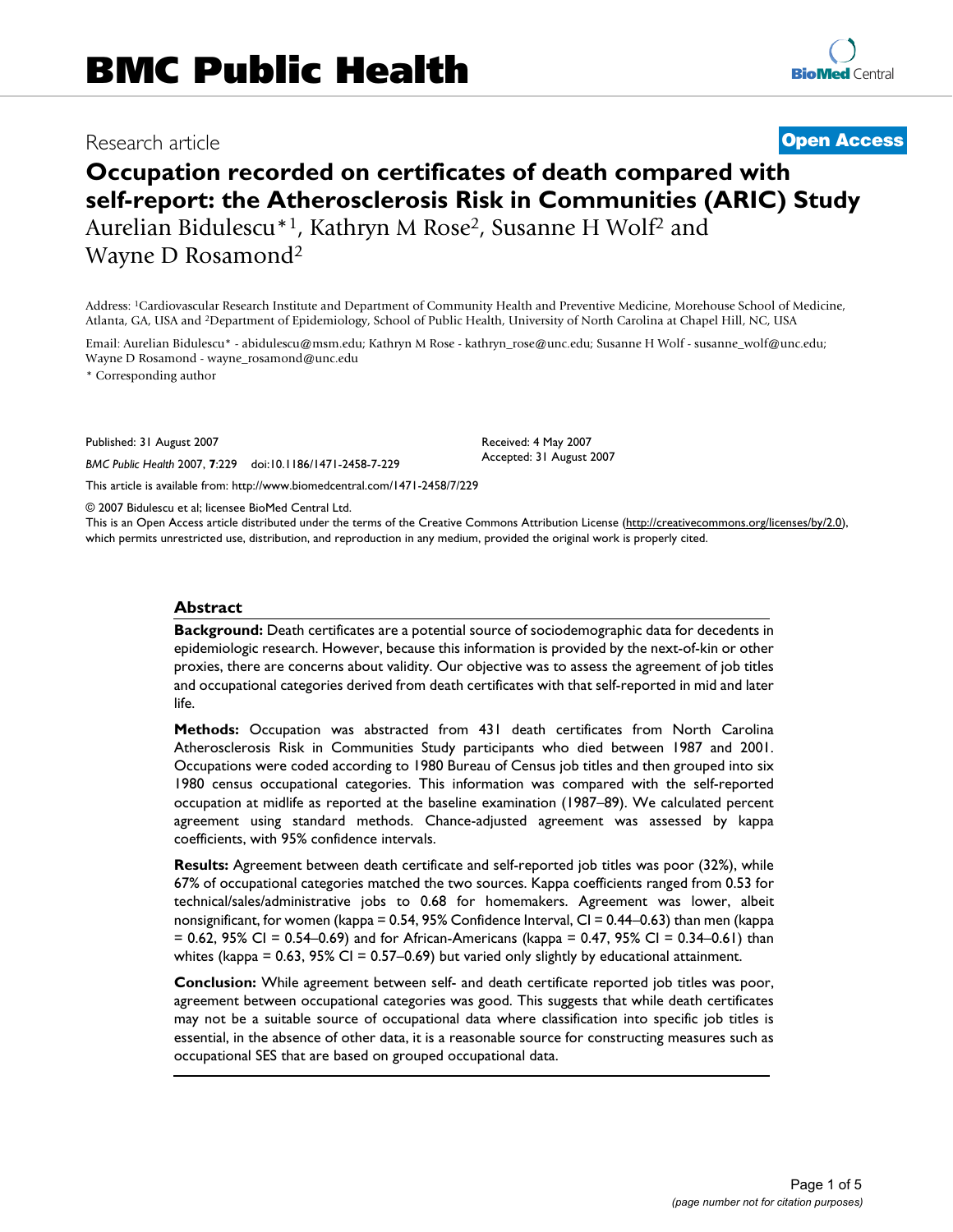# **Background**

Data from death certificates are used to monitor age, race and gender variations in mortality in the United States, US [1,2]. While sociodemographic information on death certificates is obtained from next of kin or other proxies, studies have indicated high validity of such information when compared with other official documents [3]. In the late 1980s the National Center for Health Statistics implemented guidelines to standardize data collected on death certificates across the US [4]. As a result information related to employment (job title and industry) and educational attainment is available on certificates of death, which facilitates the monitoring of socioeconomic related trends and rates of mortality across the US In addition, information of employment and education on death certificates is useful in epidemiologic studies when SES is not available from other sources. However, the comparability of such data to that from self-report is not well established.

Studies assessing the agreement of educational attainment from death certificate with that obtained by self- report have reported that death certificates record higher [5,6] and lower [7] levels of education than that obtained by self-report. However, there is high agreement between death certificate-derived educational attainment and that obtained from self-report when data are grouped into ordered categories [5-7]. To our knowledge, the comparability of death certificate-based occupational measures of SES to those obtained by self-report has not been assessed. The purpose of the current study was to compare the agreement of death certificate-based job titles and associated occupational categories with those self-reported in midlife in the Atherosclerosis Risk in Communities (ARIC) Study. We examined agreement overall, and by race, gender, age and educational attainment.

# **Methods**

Details of the design and procedures of the ARIC Study are presented elsewhere [8]. Briefly, at inception (1987– 1989), a biracial cohort of 15,792 middle-aged men and women was sampled from four communities in the United States (Washington County, MD; Forsyth County, NC; north western suburbs of Minneapolis, MN; and Jackson, MS). Institutional review board approval was obtained by each participating field center and the coordinating center. Written informed consent was obtained from each study participant.

Information on current or most recent occupation (if retired) was obtained from the participants at the baseline examination during a standardized interview. Occupations were coded using the corresponding 3 digit code from the 1980 Bureau of Census job titles [9], and the Alphabetical Index of Industries and Occupations [10].

Death certificate-derived occupational data was obtained from 452 ARIC cohort participants from the Forsyth County who died between the baseline examination and 2001. Only Forsyth County participants were included in our investigation because the data originated from a pilot study (an ARIC ancillary investigation) limited to Forsyth County study that included ARIC participants with NC death certificates at their decease. Of these participants, 431 (95%) had occupation recorded on both the death certificates and at the ARIC baseline interview. The decedent's occupation was defined as the usual occupation done during most of his/her working life. Occupations recorded on the death certificates were independently abstracted and coded by two trained coders according to the mentioned 3 digit code from the 1980 Bureau of Census job titles and the Alphabetical Index of Industries and Occupations. When between-coder discrepancies were noted, the coders discussed the discrepancy and attempted to reach agreement. A professional occupational coder adjudicated where agreement could not be reached. Additionally, the professional occupational coder coded a random sample of 45 (10%) death certificates. The percent agreement for the inter-coder variation within the coding process was calculated. Assigned occupational codes were then grouped into 1980 census categories (managerial and professional specialties; technical, sales, and administrative support; service; farming, forestry and fishing; precision production, craft, and repair; and operators, fabricators, and laborers). An additional category was added for homemakers. As an alternative to the census categories, managerial and professional specialties plus technical, sales and administrative support were grouped as "white collar" occupations, whereas all the other categories, except homemakers, were grouped as "blue collar" occupations. In an additional analysis, the time from the ARIC data collection to death was included as a dichotomized stratifying variable, considering the median (2874 days, representing 7.8 years) as the cutpoint.

The occupational data from the death certificates was compared to that self-reported during the ARIC baseline interview. We assessed percent agreement, using standard methods [11], and chance-adjusted agreement by kappa coefficients, with 95% confidence intervals [12]. SAS statistical software version 8.2 was used for the analysis [13].

# **Results**

The mean age at baseline was 58 years. The average time to death (follow-up time) was 7.7 years. Forty-two percent of decedents were female and 17% were black. Twentyeight percent had an education that went beyond high school. Between-coder discrepancies in the assigned occupational codes were noted in 13 % ( $N = 58$ ) of the death certificates. Agreement could not be reached in 23 cases,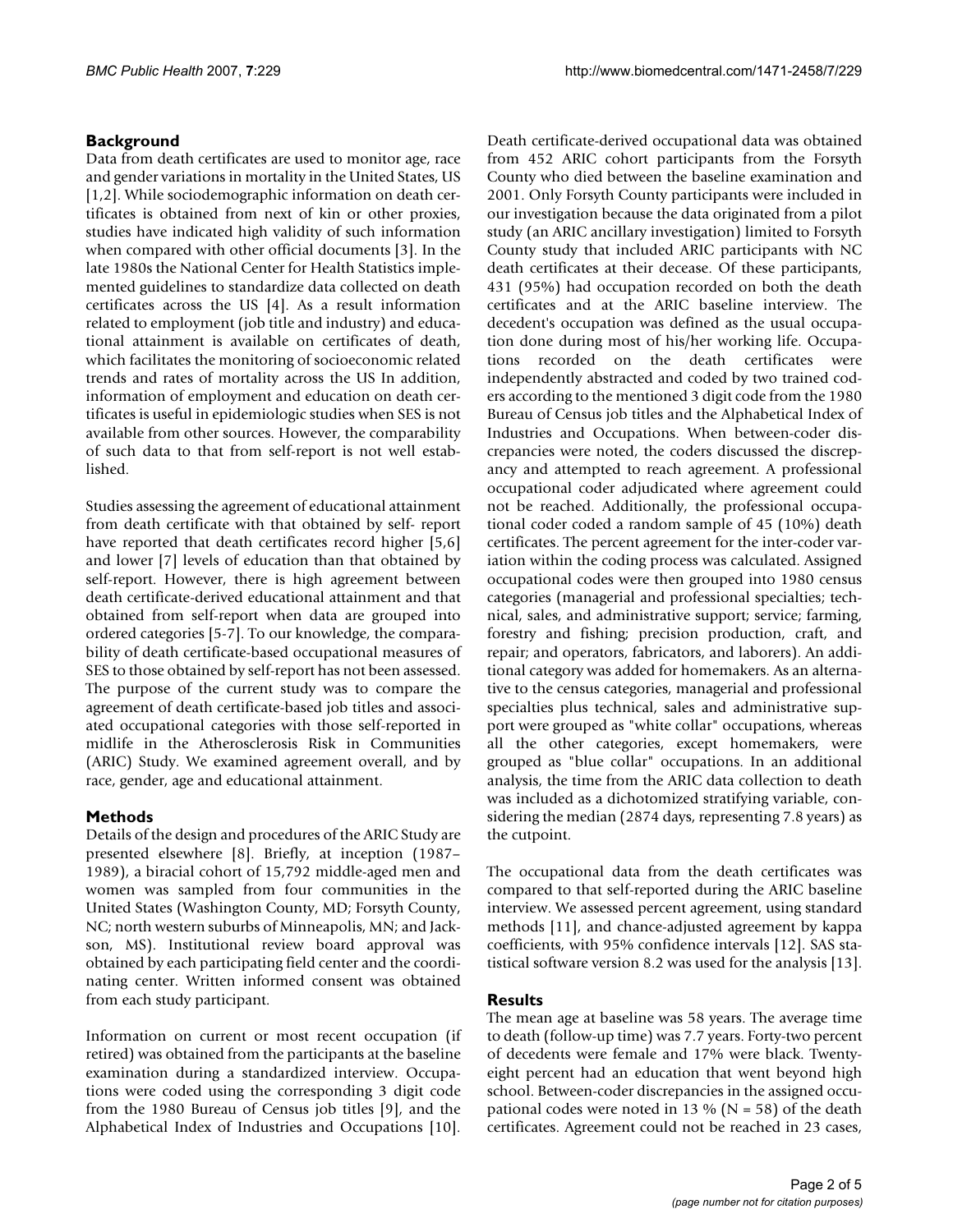in which a professional occupational coder adjudicated. Among the random sample of 45 death certificates coded by the professional occupational coder, only one discrepancy with the initial coders was found. For the initial inter-coder variation, the percent agreement for censusbased categories, 86.5%, was similar with the comparison death certificate – self-report for the occupational categories.

Agreement between job titles recorded on death certificate to those self-reported was poor (32%). However 67% of census-based occupational categories matched across sources. The kappa coefficient ranged from 0.53 for technical/sales/administrative jobs to 0.68 for homemakers (Table 1). The percent agreement was similar and high across all occupational categories.

Based on established guidelines [14], the overall chanceadjusted agreement was good, 67% (Table 2). Agreement was nonsignificant lower for women (kappa = 0.54, 95% Confidence Interval,  $CI = 0.44 - 0.63$ ) than men (kappa = 0.62, 95% CI =  $0.54-0.69$  and for African-Americans  $(kappa = 0.47, 95\% \text{ CI} = 0.34 - 0.61)$  than whites  $(kappa = 1.47, 95\% \text{ CI} = 0.34 - 0.61)$ 0.63, 95% CI =  $0.57-0.69$ ). Differences in classification by educational attainment were small. Occupational categories were more likely to agree across sources for decedents who were 56 years of age or older at baseline than for younger participants (Table 2).

As expected, when occupations were grouped into "white collar" – "blue collar" occupations, the chance-adjusted kappa coefficient between the two sources was higher that with census-based categories (Table 2). In the analysis that incorporated the time from the ARIC baseline examination to death as a stratifying variable, those who died earlier had a higher kappa coefficient than those who survived longer (Table 2).

The job titles that were found most frequently in the death certificate-derived occupational data were as follows. The study participants were administrative assistant (in 3 cases), agent (3), clerk (10), contractor (3), electrician (4), engineer (5), inspector (9), machine operator (13), machinist (4), maintenance (4), manager (7), mechanic (13), minister (4), owner/operator (12), plumber (3), salesman (3), secretary (5), supervisor (10), teacher (13), truck driver (16) and worker in the tobacco products manufacturing (4).

# **Discussion**

We found that the agreement of occupational titles recorded on death certificates to those self-reported between the ages of 45 and 64 years was poor. This is consistent with other studies based mostly on occupational cohorts that reported poor to fair agreement between death certificate-derived job titles to those obtained from occupational records and other proxy reports [15-20]. However, when death-certificate derived job titles were grouped into standard census occupational categories, agreement with categories based on self-reported occupation at midlife was good. The kappa coefficient was similarly high across occupational categories.

Studies assessing concordance of occupations recorded on death certificates to those reported in employment records tend to report low to fair agreement. However, few studies have assessed the concordance of occupational categories typically used to measure SES. The different modalities used to capture occupation (current/last for midlife interview versus usual/most of his or her life, for death certificate) does not seem to produce a large differ-

**Table 1: Percentage agreement and chance-adjusted kappa coefficient (95% confidence interval, CI) between self-reported occupational category\* and death certificate records by census-based categories**

|                                                       | <b>Percent Agreement (%)</b> | <b>Kappa Coefficient</b> | 95% C.I.      |
|-------------------------------------------------------|------------------------------|--------------------------|---------------|
| <b>Census-based Categories</b>                        |                              |                          |               |
| Managerial/Professional ( $N$ § = 65)                 | 86                           | 0.59                     | $0.54 - 0.64$ |
| Technical/Sales/Administrative (N§<br>$= 53$          | 85                           | 0.53                     | $0.48 - 0.58$ |
| Service ( $N^{\S}$ = 27)                              | 94                           | 0.64                     | $0.60 - 0.69$ |
| Farming/Forestry/Fishing <sup>†</sup> ( $N$ § = 0)    | 98                           | $-$                      |               |
| Precision/Production & Craft/<br>Repair ( $N$ § = 47) | 89                           | 0.60                     | $0.56 - 0.65$ |
| Operators/Fabricators/Laborers<br>$(N^s = 52)$        | 89                           | 0.62                     | $0.57 - 0.67$ |
| Homemakers ( $N$ § = 43)                              | 92                           | 0.68                     | $0.64 - 0.73$ |
|                                                       |                              |                          |               |

\* Grouped in categories following the 1980 Bureau of Census categories: Managerial and professional specialty; Technical, sales, and administrative support; Service; Farming, forestry and fishing; Precision production, craft, and repair; Operators, fabricators, and laborers; Homemakers. § N indicates the number of participants that had the same category on both sources.

† Only five farming/forestry/fishing were self-reported and only three were recorded on death certificates (none one recorded on both sources).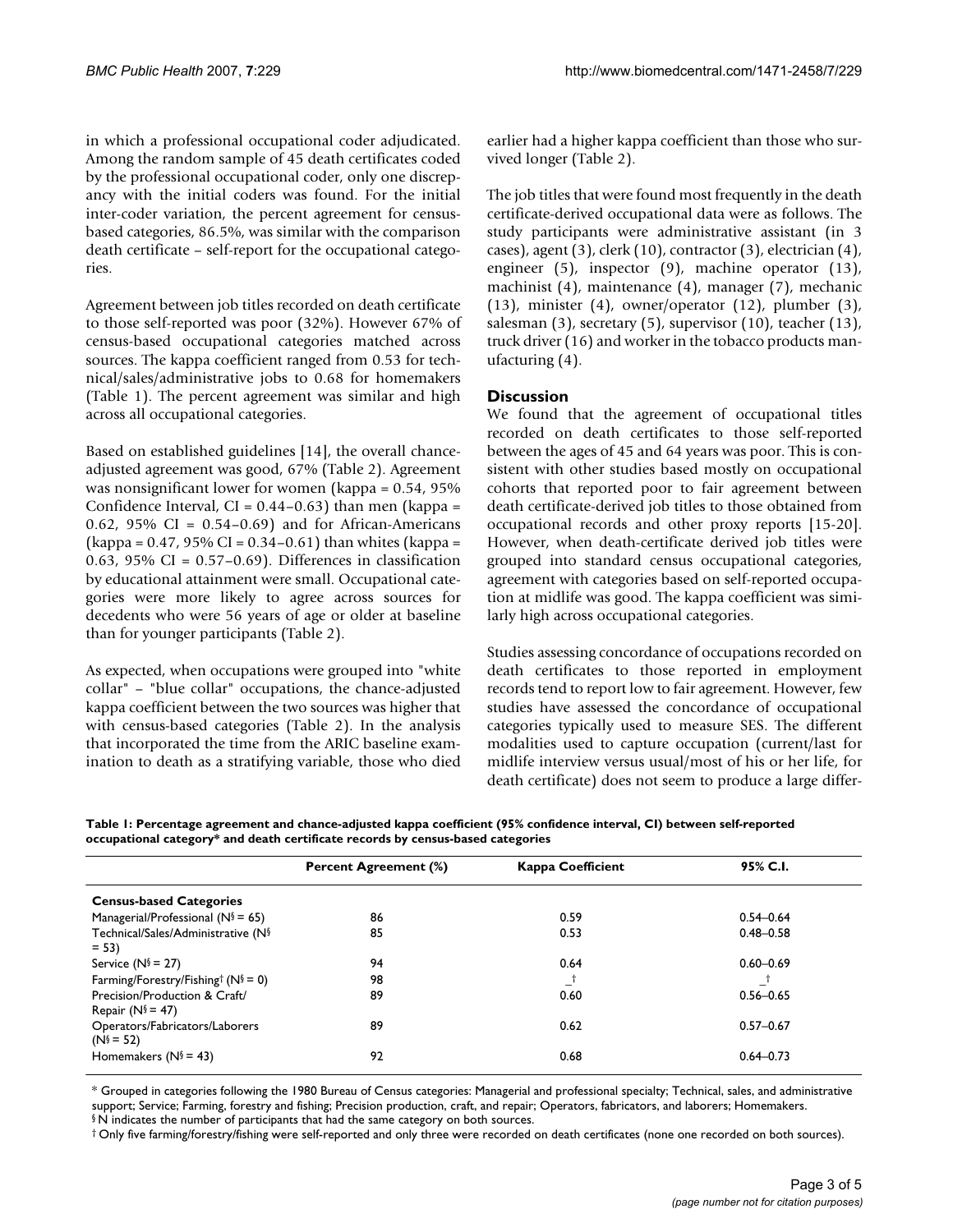| Table 2: Percentage agreement and chance-adjusted kappa          |
|------------------------------------------------------------------|
| coefficient (95% confidence interval, CI) between self-reported  |
| occupational category* and death certificate records by selected |
| characteristics                                                  |

|                                                  | Percent<br>Agreement<br>$(\%)$ | Kappa<br>Coefficient | 95% C.I.      |
|--------------------------------------------------|--------------------------------|----------------------|---------------|
| All $(N = 431)$                                  | 67                             | 0.60                 | $0.55 - 0.65$ |
| Sex                                              |                                |                      |               |
| Men $(N = 247)$                                  | 70                             | 0.62                 | $0.54 - 0.69$ |
| Women $(N = 184)$                                | 65                             | 0.54                 | $0.44 - 0.63$ |
| <b>Ethnicity</b>                                 |                                |                      |               |
| Whites $(N = 348)$                               | 70                             | 0.63                 | $0.57 - 0.69$ |
| African-Americans<br>$(N = 83)$                  | 57                             | 0.47                 | $0.34 - 0.61$ |
| <b>Education</b> §                               |                                |                      |               |
| Low and medium (N<br>$= 305$                     | 66                             | 0.59                 | $0.52 - 0.65$ |
| High $(N = 126)$                                 | 69                             | 0.54                 | $0.43 - 0.66$ |
| Age                                              |                                |                      |               |
| $45 - 50$ (N = 54)                               | 60                             | 0.51                 | $0.35 - 0.67$ |
| $51 - 55$ (N = 79)                               | 62                             | 0.53                 | $0.46 - 0.60$ |
| $56-60$ (N = 144)                                | 72                             | 0.64                 | $0.59 - 0.69$ |
| $61-65$ (N = 154)                                | 67                             | 0.60                 | $0.52 - 0.68$ |
| "Collar-type"<br>Categories <sup>+</sup>         |                                |                      |               |
| "White Collar"                                   | 87                             | 0.74                 | $0.70 - 0.78$ |
| Occupations ( $N^{\ddagger}$ =<br>153)           |                                |                      |               |
| "Blue Collar"                                    | 86                             | 0.72                 | $0.68 - 0.76$ |
| Occupations ( $N^{\ddagger}$ =<br> 6             |                                |                      |               |
| <b>Time to Death</b>                             |                                |                      |               |
| Lower than 7.8 yrs<br>$(N = 218)$                | 69                             | 0.63                 | $0.56 - 0.70$ |
| Greater or equal<br>than 7.8 yrs ( $N =$<br>213) | 64                             | 0.56                 | $0.48 - 0.64$ |

\* Grouped in categories following the 1980 Bureau of Census categories: Managerial and professional specialty; Technical, sales, and administrative support; Service; Farming, forestry and fishing; Precision production, craft, and repair; Operators, fabricators, and laborers; Homemakers.

‡ N indicates the number of participants that had the same category on both sources.

ence, as illustrated by similar agreement at different age groups. Nevertheless, age differences exist, suggesting that a cohort effect is possible. This could be explained by the observation that people from earlier birth cohorts had less occupational mobility, similar perhaps nowadays with that of women and African-Americans. Alternatively, it may be explained by recall error on part of the proxy. Proxies may elevate the occupation prestige of decedents. The question remains if midlife occupation is representative of the occupation during one's work life. This assumption is very important when assessing accuracy of the information from death certificates. To our best knowledge there are no related results from previous studies.

Our study has several limitations. We included data from only one geographical area (state). However, since death certificates across the US are standardized to include usual occupation across life, substantial variation across states should not be expected. Also, our decedents are from limited birth cohorts (1920s–1940s), which may limit inferences to different time periods. There could be secular differences in that population expectancy for a job or special issues as the women in those birth cohorts were often homemakers. The lack of agreement could also in part reflect differences in the type of occupations held at midlife versus what the decedent was doing most of his/ her work life. Another important limitation of the study is that information from the two sources was not assessed at the same time, and the inconsistency is not only related to the reporter (self versus proxy) but also to the length of time between the study baseline and death.

Among the advantages of our study are the inclusions of African-American and female participants, and the utilization of a standardized approach to code job titles. Another advantage of our study is that 95% of the ARIC participants, which died between 1987 and 2001, had information on occupation recorded on both the death certificate and the ARIC study questionnaire. This represents a unique aspect of our investigation, since high percentage of missing socioeconomic status information on death certificate data can limit usage of SES recorded on death certificate.

Our study invites similar investigations in different populations within and outside the United States in order to confirm the potential significance and generalizability of our results.

#### **Conclusion**

Our study is consistent with other studies suggesting that death certificates may not be an appropriate source of occupational data when information on exposure to specific jobs is essential. However, our findings suggest that they may be a reasonable source for measures such as

<sup>§</sup> Defined as Low and medium for 12 years or less, and High for more than 12 years.

<sup>† &</sup>quot;Collar-type" categories were defined as the following groups: managerial and professional specialties plus technical, sales and administrative support as "white collar"; all other categories, except homemakers, as "blue collar".